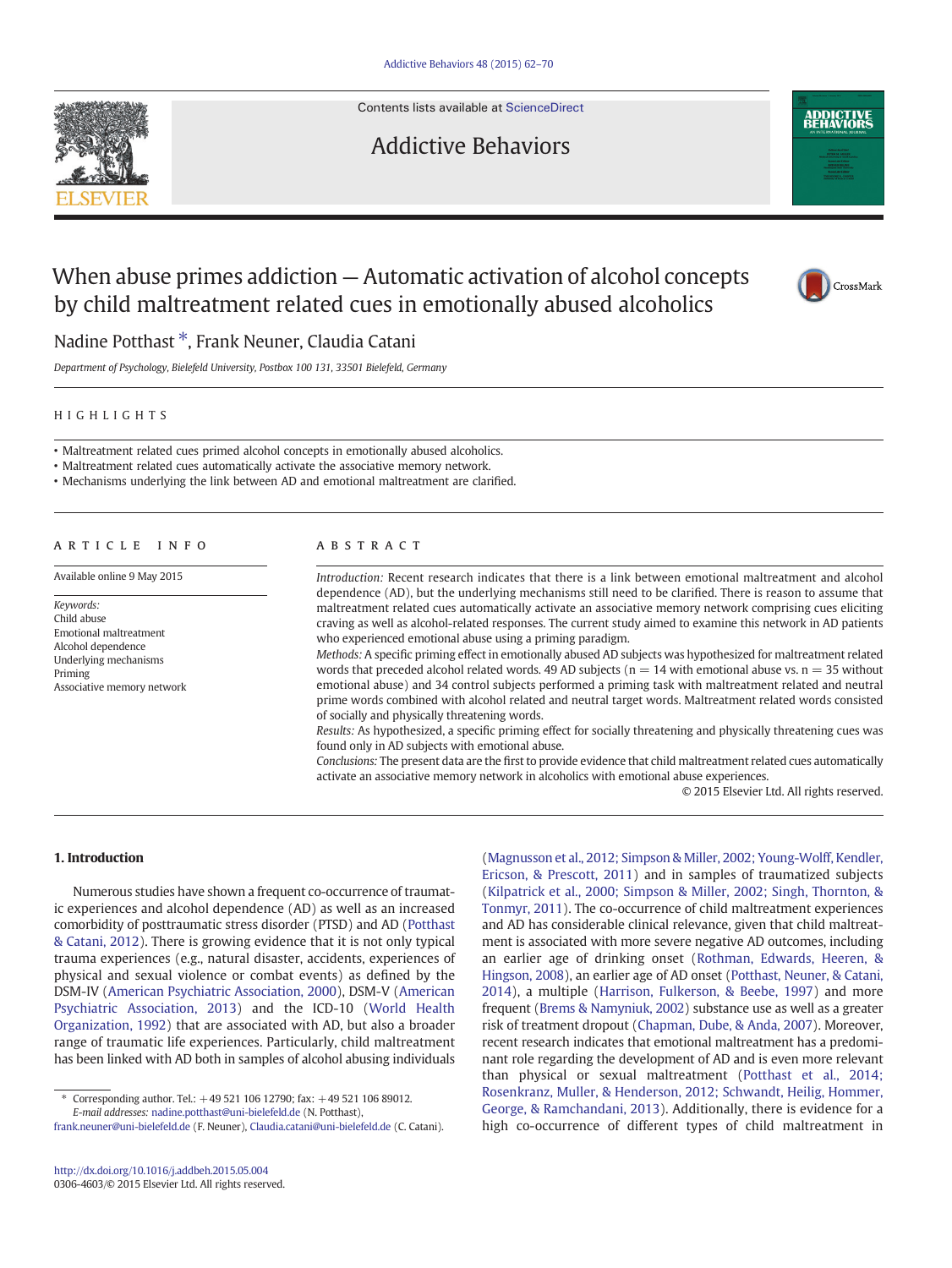representative samples ([Edwards, Holden, Felitti, & Anda, 2003; If](#page--1-0)fland, [Brähler, Neuner, Häuser, & Glaesmer, 2013; Wingenfeld et al., 2010\)](#page--1-0) as well as in AD samples [\(Arata, Langhinrichsen-Rohling, Bowers, &](#page--1-0) [O'Farrill-Swails, 2005; Potthast et al., 2014; Rosenkranz et al., 2012](#page--1-0)).

However, the underlying mechanisms of the association between child maltreatment and AD are currently unknown. According to recent investigations, comorbid psychiatric disorders, such as affective or anxiety disorders, are thought to play an important mediating role [\(Douglas et al., 2010; Schuck & Widom, 2001](#page--1-0)). To date, the strongest empirical evidence can be found for PTSD as a mediator ([Wekerle,](#page--1-0) [Leung, Goldstein, Thornton, & Tonmyr, 2009; White & Widom, 2008](#page--1-0)) with several hypotheses trying to explain the association between PTSD and AD. The self-medication theory [\(Khantzian, 1997\)](#page--1-0) is the best-documented hypothesis, asserting that alcohol and other drugs are used to reduce trauma-related symptoms and resulting discomfort. As a consequence, alcohol intake is negatively reinforced thereby increasing the risk of developing AD over time. Evidence for the selfmedication hypothesis is provided by retrospective [\(Ford, Hawke,](#page--1-0) [Alessi, Ledgerwood, & Petry, 2007](#page--1-0)) as well as prospective ([Taylor,](#page--1-0) [Bobova, Zinbarg, Mineka, & Craske, 2012](#page--1-0)) self-report studies. Additional support comes from laboratory-based experimental investigations examining cue-elicited craving. The basis for cue reactivity research is provided by classical conditioning processes, which occur after repeated pairing of internal or external stimuli and drug administration. For example, Coffey and colleagues ([Coffey, Dansky, & Brady, 2003; Coffey](#page--1-0) [et al., 2002; Saladin et al., 2003\)](#page--1-0) presented imaginal trauma cues, in vivo alcohol cues, and neutral comparison cues to AD subjects with comorbid PTSD and recorded self-reported craving. Participants reported higher levels of craving in response to both alcohol and trauma cues compared to neutral comparison cues. This outcome was replicated in a study with similar methodology that also included salivary response as a physiological measure of craving ([Coffey et al., 2010](#page--1-0)). Furthermore, the reduction of trauma-associated negative emotions by means of exposure therapy results in a significant reduction of experimental induced craving ([Coffey, Stasiewicz, Hughes, & Brimo, 2006](#page--1-0)). This finding suggests that trauma-related cues might increase craving especially by eliciting negative emotions. This compares well to numerous studies demonstrating that craving can be induced by negative emotions in AD regardless of a comorbid PTSD diagnosis ([Cooney, Litt, Morse, Bauer, &](#page--1-0) [Gaupp, 1997; Rubonis et al., 1994\)](#page--1-0). Taking these lines of research together, one could assume that child maltreatment might be associated with AD by arousing negative emotions which in turn result in heightened craving, a key feature and maintaining factor of AD. Those negative emotions could just as well be a symptom of various psychiatric disorders and are presumably not limited to PTSD as the depicted empirical findings might suggest. For instance, literature shows that child maltreatment is linked to increased feelings of shame or guilt within depression [\(Danielson, de Arellano, Kilpatrick, Saunders, &](#page--1-0) [Resnick, 2005; Stuewig & McCloskey, 2005\)](#page--1-0) and increased feelings of anxiety in social phobia ([Kuo, Goldin, Werner, Heimberg, &](#page--1-0) [Gross, 2011\)](#page--1-0). Nevertheless, empirical evidence for the association of maltreatment related negative affect and craving from a transdiagnostic perspective is lacking thus far.

There is reason to assume that the processes underlying the induction of craving by negative affective and trauma-related cues are very fast, automatic and largely unconscious. A framework is provided by memory network models (e.g., [Baker, Morse, & Sherman, 1987](#page--1-0)). These models propose that craving is organized within an associative memory network, which comprises internal (e.g., physiological arousal) and external cues (e.g., trauma reminders) eliciting craving as well as drug-related responses in terms of verbal self-reports of craving (e.g., feeling the urge to drink) or drug-seeking behaviour (e.g., actually drinking alcohol). [Stewart \(1996\)](#page--1-0) proposed an extension of this memory network suggesting that the associative memory structure of substance-abusing PTSD patients could also include trauma-related internal (e.g., intrusions, physical arousal) and external (e.g., trauma

reminders) cues. According to this assumption exposure to trauma reminders and PTSD symptoms might automatically activate the memory network thus stimulating craving ([Stewart, Pihl, Conrod, &](#page--1-0) [Dongier, 1998\)](#page--1-0). In addition to cue reactivity research, further direct empirical support comes from studies using semantic priming procedures. [Sherman \(2007\)](#page--1-0) found that trauma exposed smokers showed a significant priming effect within a modified Stroop task, when trauma related pictures preceded smoking related words. Additionally, the priming effect was linked to the severity of trauma related symptoms. To our knowledge, this is the only study so far examining the assumption that trauma-related cues automatically activate the associative memory network in traumatized subjects with substance dependence. Investigations using child maltreatment related cues are lacking as well as studies investigating AD subjects. However, there is evidence that negative affective cues (words and phrases) significantly reduced response time to alcohol targets in problem drinkers with high psychiatric distress [\(Zack, Toneatto, & MacLeod,](#page--1-0) [1999\)](#page--1-0) as well as in young drinkers ([Zack, Poulos, Fragopoulos, &](#page--1-0) [MacLeod, 2003\)](#page--1-0). Taken as a whole, further research is required to examine whether cues related to child maltreatment can also activate the associative memory network in AD subjects with experiences of childhood maltreatment. This would provide deeper insight into the underlying mechanisms of the association between child maltreatment and AD.

Hence, the purpose of the present study was to examine more closely the presumed associative memory network in maltreated AD subjects by means of a priming paradigm. Given the considerable clinical relevance of emotional maltreatment in the development of AD ([Potthast et al., 2014; Rosenkranz et al., 2012; Schwandt et al.,](#page--1-0) [2013\)](#page--1-0), the focus was on emotionally abused individuals with AD. We hypothesized that maltreatment related words as opposed to neutral words would significantly reduce response times to alcohol related target words as opposed to neutral target words in emotionally abused AD patients. We supposed that this significant reduction in response time would not be found in non-maltreated AD patients as well as in control subjects having no alcohol abuse or AD. In order to differentiate between emotional and physical maltreatment, we used socially threatening cues as well as physically threatening cues. As we assume that stimuli associated with physical abuse are integrated in the same associative network as stimuli associated with emotional abuse, we expected to find the priming effect in emotionally abused subjects for words related to emotional abuse as well as for words related to physical abuse.

#### 2. Method

#### 2.1. Participants

The AD sample consisted of 60 individuals who were receiving alcohol rehabilitation treatment at one of three selected mental health facilities in Germany. For inclusion in the study, AD participants in both samples had to be aged over 18 and had to meet DSM-IV criteria for AD ([American Psychiatric Association, 2000](#page--1-0)). Exclusion criteria were current comorbid substance use disorder, current or lifetime psychosis, and severe cognitive problems. Patients meeting inclusion criteria were asked to participate in the study at the beginning of their treatment. Interested patients received a complete description of the study and were invited to the clinical interview. All participants of the interview, who were native German speakers without neurological problems or dyslexia, were asked to participate additionally in the experimental study. Interested subjects received a description of the experimental design and an appointment was scheduled within seven days after the interview. Overall, eleven AD participants had to be excluded. Five participants did not reach the cut-off score in the Alcohol Use Disorder Identification Test (AUDIT; see below) measuring hazardous alcohol consumption within the last 12 months. Five participants turned